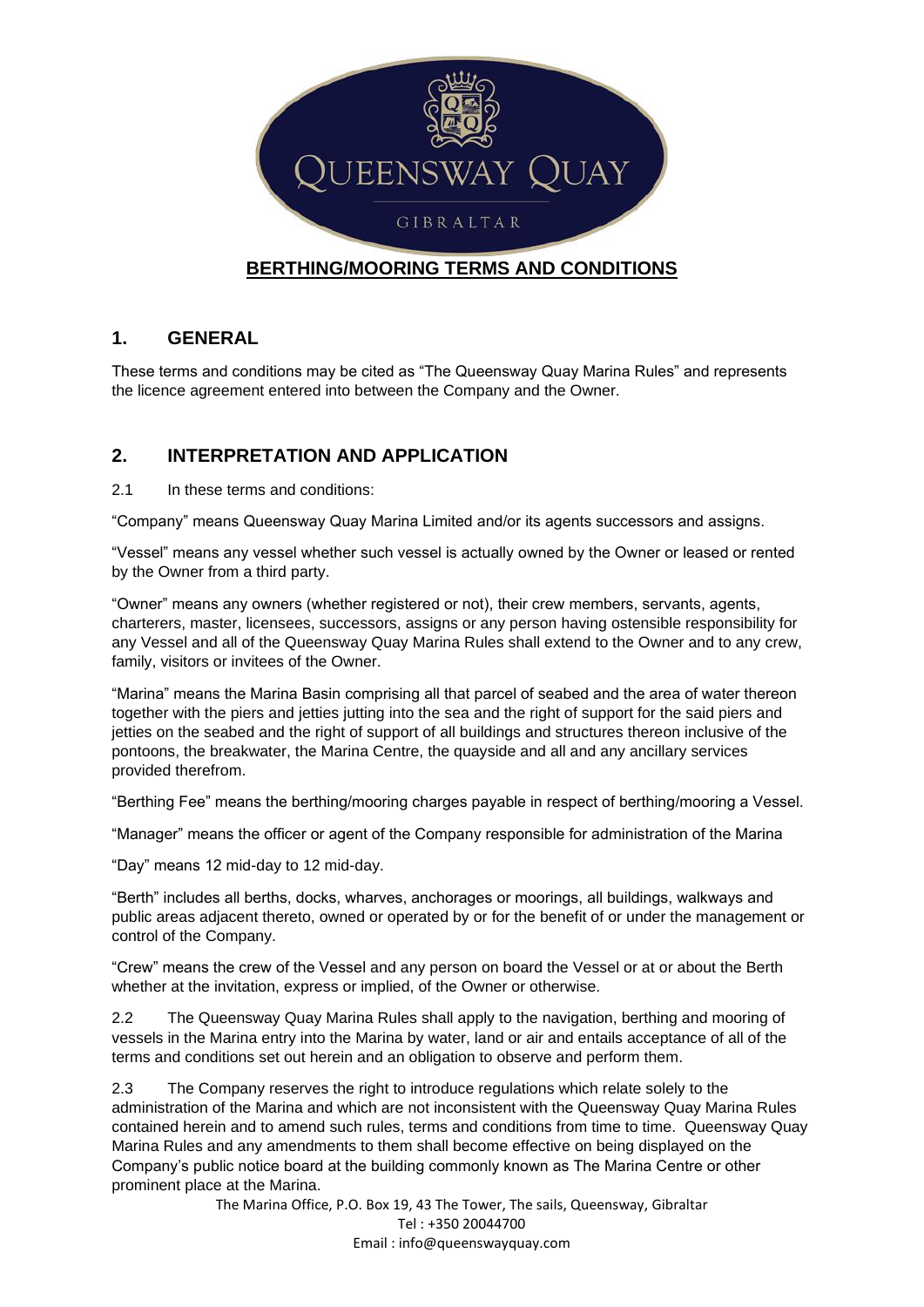

The headings are included for convenience only and are not to be used in construing or interpreting the rules, terms and conditions contained herein.

## **3. BERTHING LICENCE**

3.1 Berths at the Marina may be licenced for the periods and at the rates of charge published from time to time by the Company at the Marina and charges therefore will be calculated by reference to the Company's published list of charges in force at the commencement of the Berthing Licence.

3.2 The Berthing Licence shall not be automatically renewed but will end at the End Date specified in the Berthing Licence if not terminated sooner by the Company or by the Owner under the provisions of clauses 17.

# **4. RESTRICTION ON USE**

4.1 The Owner shall not use the Berth other than for berthing a specific Vessel, which shall only be used for recreational purposes.

4.2 The Berth shall not be used to berth commercial fishing boats, boats carrying passengers for hire, workboats, commercial freight carriers or for any other commercial or industrial purpose whatsoever, without the express permission obtained in writing from the Company*.*

4.3 The Owner will not engage in any form of advertising whatsoever in the Marina.

4.4 The Owner shall not undertake the sale of the Vessel in the Marina without the consent of the Company in writing and the Company shall be entitled to the payment of an access charge at the rate of 1% of the total sale price or any such other rate as the Company may specify from time to time. At all times the Owner shall forthwith notify the Company in the event that a sale is to take place.

4.5 All vessels in or on the Marina may be moved by the Company to any other part of the Marina.

4.6 If it becomes necessary for the safety of the vessel or for the safety of other users of the Marina or for other vessels or for the safety of the Marina itself, its plant or equipment or for the commencement of works, repairs, construction or improvement or expansions to the Marina or for any other reasonable purpose to board and/or move a vessel to an alternative berth the Company shall in such circumstances have the right and absolute discretion to board, enter or carry out any emergency work on the vessel and then moor, re-berth or move the vessel as may be necessary and the Company's reasonable charges and expenses in respect of the same shall be paid by the Owner

4.7 Owners shall notify the Company in writing when their vessel is left unattended for periods in excess of 48 hours and if the vessel is left in the care of someone other than the Owner or his permanent crew.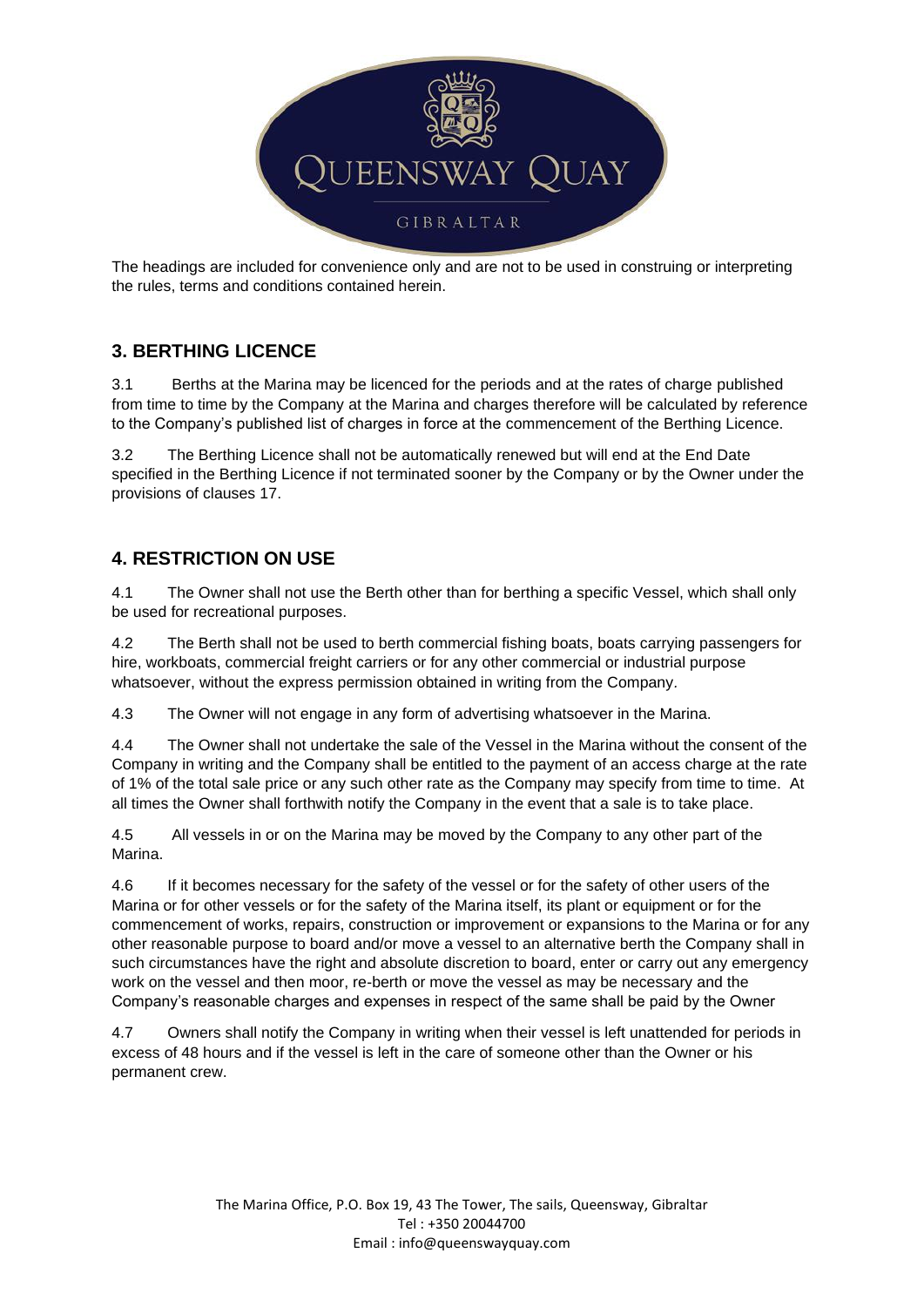

### **5. LIABILITY, INDEMNITY AND INSURANCE**

5.1 All vessels and other property in the Marina may be moved by the Company to any other part of the Marina or premises owned by the Company.

5.2 The Company shall not be liable whether in contract, tort or otherwise, for any loss, theft or any other damage of whatsoever nature caused to the Vessel, vehicle, goods or other property of the Owner or others claiming through the Owner except to the extent that such loss, theft or damage may be caused by the negligence or wilful act of the Company or those for whom the Company is responsible.

5.3 The Owner shall insure the Vessel in a sufficient sum against loss or damage howsoever caused and shall maintain third party insurance in respect of himself, the Vessel, vehicles, goods or other property of the Owner, his crew for the time being and his agents, visitors, guests and subcontractors in a sum of not less than £1,000,000 in respect of each accident or damage and in respect of the Vessel adequate salvage insurance. Such insurance shall be effected and maintained in an insurance office of repute and the Owner shall produce the policy or policies relating thereto to the Company on demand.

5.4 The Owner shall not do or permit anything to be done upon the Marina whereby any policy of insurance against any damage to the Marina for the time being subsisting may be invalidated or rendered void or voidable or whereby the rate of premium thereon may be increased.

5.5 The Owner shall indemnify the Company against all loss, damage,costs, claims, expenses, legal liability incurred by or instituted against the Company or its servants or agents which may be caused by the Owner's Vessel or vehicle or by the Owner, his servants, agents, crew, guests or subcontractors except to the extent that such loss, damage, cost, claims or proceedings may be caused by the negligence or wilful act of the Company or those for whom it is responsible

5.6 The Owner shall immediately report to the Company all damage done to the Marina by the Vessel or vehicle of the Owner or to any plant, machinery or equipment of the Marina, or any damage done by the Vessel to any other vessels or vehicles in the Marina and the Owner shall forthwith on demand make good to the satisfaction of the Company any damage or injury to the Marina, plant, machinery or equipment of the Marina or of other vessels or vehicles in the Marina or will at the option of the Company repay on demand to the Company or as the Company may direct, all costs and expenses including incidental costs and expenses incurred in making good the same which making good the Company is hereby authorised to do at the expense of the Owner and without prejudice to the generality hereof the Company may deduct from any deposit or any advance payment of the Berthing Fee all or part of any such costs and expenses as aforesaid.

## **6. VESSEL AND VEHICLE MOVEMENTS**

6.1 We reserve the right to enter on board the Vessel and to move any Vessel, gear, equipment or other goods at any time for reasons of safety, security or good management of the Marina and Premises. The Company shall not be liable to the Owner for any loss, cost or damage suffered or incurred by the Owner where such action is taken.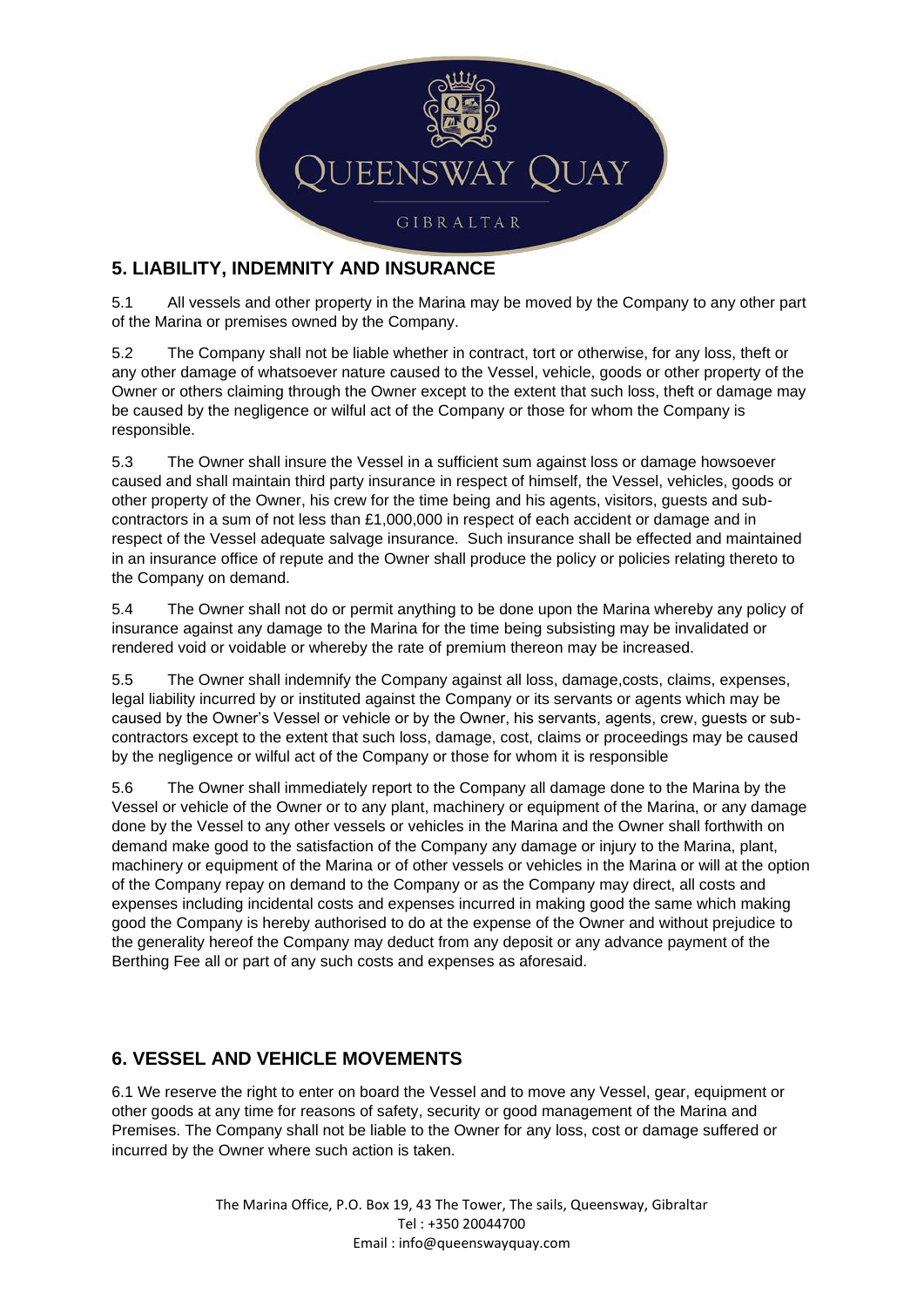

6.2 Vessels shall be berthed or moored by you in such manner and position as we may require and unless otherwise agreed adequate warps and fenders for the Vessel shall be provided by you.

6.3 The Owner shall ensure that dinghies, fenders, rafts and all other equipment shall be stowed aboard the Vessel, unless a Berth or storage facility is separately provided by the Company and paid for by the Owner and the Owner shall ensure that no items of boats, gear, fitting or equipment, supplies, stores or similar shall be left upon the Pontoon, jetties or car parks.

6.4 No Vessel, when entering or leaving or manoeuvring in the Marina, shall be navigated at such a speed or direction or in such a manner as to endanger or inconvenience other vessels in the Marina. Vessels are at all times subject to the speed restrictions, directions and all byelaws of Gibraltar Port Authority, Queensway Quay Marina and all Piloting Directions and General Directions, as may be amended from time to time.

6.5 The Owner must at all times comply with all and any traffic control instructions (including but not limited to VHF, traffic control signal lights or any other method that may be operational in the Marina or Premises).

6.6 All Vessels must obtain permission from the Company before entering the Marina to berth alongside the Pontoon and must at all times act in accordance with all instructions given by us.

6.7 No berthing, sail boarding, fishing, waterskiing, water scooting, diving and the like is permitted within the Marina or Premises at anytime. Small children should wear life jackets and they must have an adult in attendance at all times.

6.8 Car parking facilities are not guaranteed by the Company. In the event that parking is available, Owners and their crew are required to park their vehicles in such position and in such a manner as shall from time to time be directed by the Company. Under no circumstances may any vehicle be parked or left so as to obstruct the roadways, walkways, footpaths, slipways, craneage or access points at the Marina or on the Premises. In default, the Company reserves the right to remove any such vehicle by craneage or towing and to charge the Owner for the cost thereof. The Company shall not be liable to the Owner for any loss, cost or damage suffered or incurred by the Owner where such action is taken. No tent, caravan or other vehicle adapted for sleeping may remain on the Company's Premises for any period whatsoever except with prior written consent from the Company.

6.9 The Owner shall not permit or allow any property, gear or equipment under the control or direction of the Owner to be stored on the Marina, including the quayside, piers, pontoons, walkways, fingers or foreshore thereof, without the express permission of the Company.

6.10 The Owner shall ensure that the Vessel and all dinghies, tenders and rafts shall be clearly marked for identification with the name of the Vessel and shall also ensure that they are maintained in good condition and that all dinghies, tenders and rafts are securely stowed aboard the Vessel unless a berth is separately provided by the Company

6.11 The Owner shall not within the Marina moor, sail or manoeuvre the Vessel or any boat or dinghy so as to create a danger, impediment, obstacle or inconvenience to other Marina users.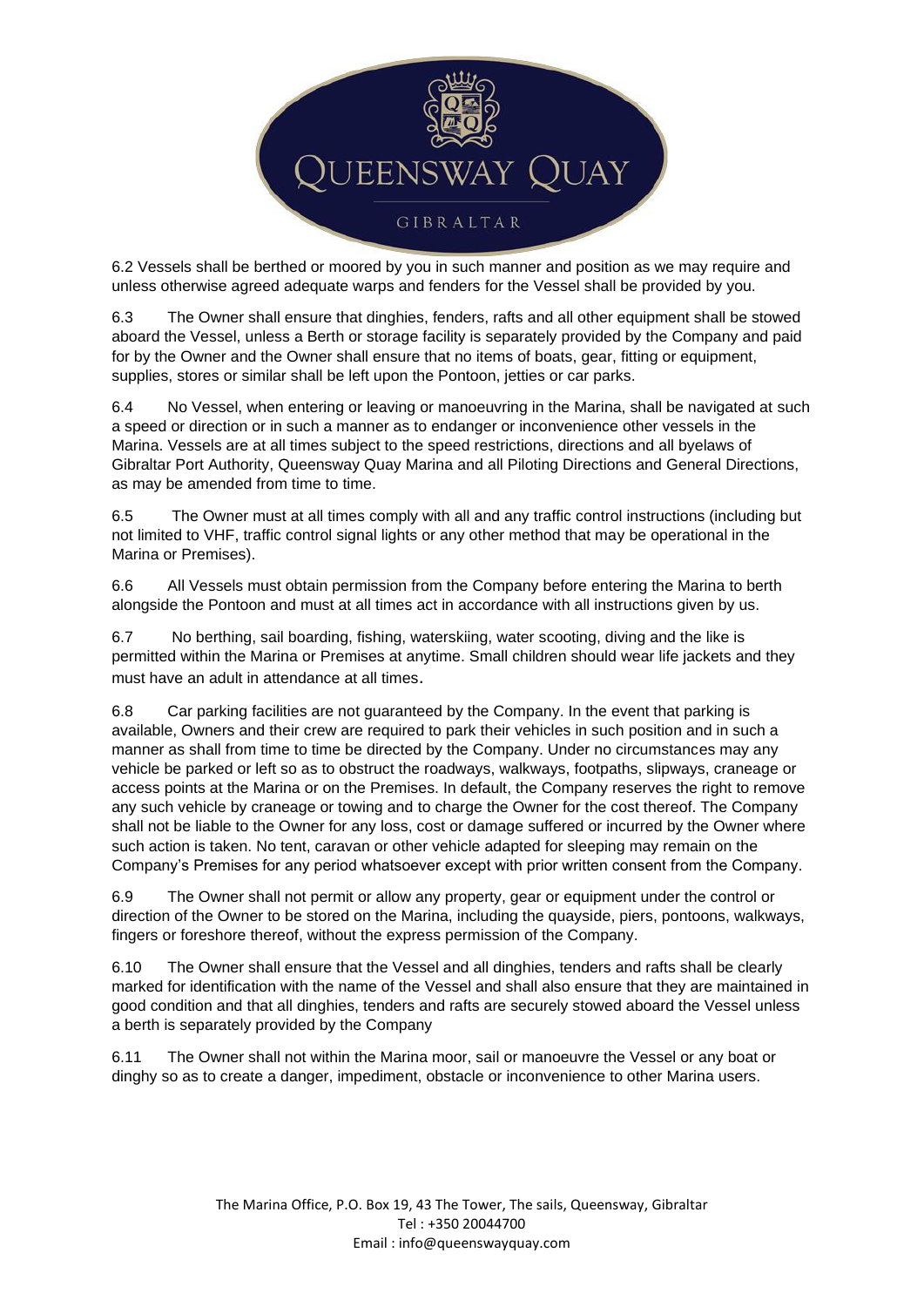

# **7. RULES OF CONDUCT**

7.1 The Owner shall at no time allow any part of the Vessel moored at the Berth to extend beyond the maximum permitted dimensions of the Berth specified in the agreement entered into between the Company and the Owner, with the length being measured from the Berth face of the walkway, pier, pontoon, jetty or quayside where the Vessel is moored. For all purposes the length of the Vessel shall be measured including all extensions such as davits, bowsprits, bumkins, pulpits and pushpits. The Company may at any time verify the length of any vessel notified to it by the Owner.

7.2 The Owner shall not, without the consent of the Company, or in contravention of any Ordinance, regulation or rule, or any local authority bylaw or restriction, live on board the Vessel at the Berth, or permit anyone else to do so. For the purposes of this clause the expression "living on board" shall mean sleeping overnight for consecutive nights or more.

7.3 The Owner shall not permit or allow any children for whom the Owner is responsible, being children under the age of 12 years, to enter into the Marina unless accompanied by an adult.

7.4 The Owner shall not engage in any sailboarding, fishing, water scooting, swimming, diving or underwater activities within the Marina, provided that this shall not prohibit maintenance of the Vessel, subject to such directions as the Company may stipulate from time to time.

7.5 The Owner shall ensure that all halyards, lines, ropes, rigging and sheets on the Vessel at the Berth are secured so that they shall not create any noise. No noisy noxious or objectionable engines, radio or other apparatus or machinery shall be operated within the Marina so as to cause any nuisance or annoyance to the Company or to any other users of the Marina or the adjoining premises or to any person residing in the vicinity and the Owner undertakes for himself, his guests and all using the Vessel that they shall not behave in such a way as to offend as aforesaid*.*

7.6 For the purposes of mooring the Vessel to the Berth the Owner shall use only the standard mooring lines complete with anti-chafe tubes and shall at all times ensure that these are properly fitted, and that the vessel is properly fendered at all times. Any mooring lines damaged as the result of incorrect use or failure to properly position the anti-chafe tubes shall be replaced at the cost of the Owner.

7.7 The Company may serve on the Owner a notice requiring the Owner, within the time specified in the notice, to repair the fastenings on the Vessel so as to ensure that they will safely secure the Vessel, or the Company will do so and charge accordingly.

7.8 Alcoholic beverages shall not be consumed within the Marina except on private vessels, or other premises where consumption of alcoholic beverages is not prohibited by law. No illegal substances are allowed to be consumed either on board any vessel or within the confines of the Marina.

7.9 The Owner shall not use fire-fighting equipment, which may be supplied by the Company for any purpose other than for fighting of fires.

7.10 The Owner shall not store or bring within the Marina motor spirit, petroleum, petroleum products, fuel, oil, LPG, CNG, kerosene or goods of a similarly dangerous or similarly inflammable nature on any Marina structure or area under the control of the Company without the prior approval of the Company. Provided that nothing within this subclause shall prevent the Owner from carrying small quantities of fuel, in safe containers, in quantities reasonably required for small outboard engines or stoves.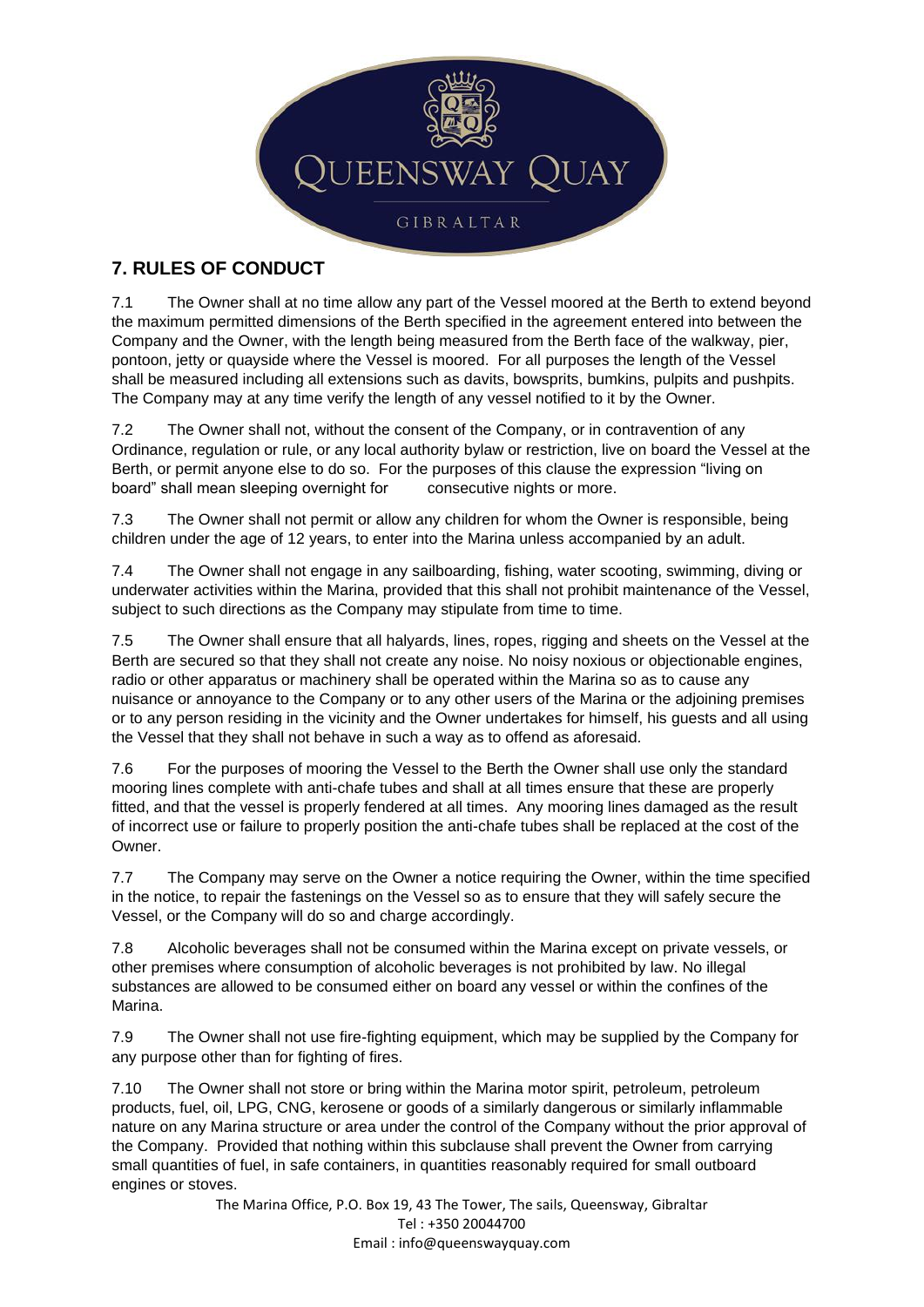

7.11 The Owner shall not carry out any refuelling of the Vessel within the Marina, unless otherwise directed by the Company. The Company has appointed an agent for refuelling purposes within the confines of the Marina.

7.12 The Owner shall not alter or modify the Berth or adjacent structures in the Marina.

7.13 The Owner shall in the use of the Marina comply with the rules, terms and conditions from time to time applicable thereto, and shall also comply with any special instructions from time to time issued by the Company, the Manager or any of the Company's agents for the efficient, safe and harmonious use of the Marina, and any of its facilities, by any persons entitled thereto.

# **8 PERSONAL NATURE OF THE BERTHING LICENCE**

8.1 The Berthing Licence is personal to the Owner and relates to the Vessel described in the application for berthing. It may not be transferred or assigned to a new Owner or to a different Vessel, either temporarily or permanently, without the express written consent of the Company.

8.2 Unless he has the Company's prior written consent, the Owner shall not lend or transfer the berth (this Berthing Licence being personal to the owner relating to a particular vessel and non-assignable) nor shall he use the berth for any other vessel.

8.3 The Owner shall remain liable for all berthing fees and costs associated with his vessels use of the berth throughout the licence period.

8.4 The physical layout of every Marina and the varying needs and obligations of the Company and its customers require that the Company retains absolute control of Berth Allocation within the Marina. Accordingly the Owner shall not be entitled to the exclusive use of any particular Berth, but shall use that Berths as is from time to time allocated to him by the Company.

8.5 The Company has the right in its absolute discretion to temporarily or permanently relocate any berth at any time to any other area of the marina

## **9 KEYS OF VESSEL**

9.1 For the convenience of Owners, keys of boats, which should be duplicates, may be deposited at the office, accompanied by any instructions in writing restricting their issue to third parties. Such instructions will be strictly enforced and the Company will accept no responsibility for any consequent delay or inconvenience that may be caused, in all other cases the Pier master will use his discretion as to the issue of keys, but the Company accepts no liability for such issue to persons who appear to be bona fide applicants.

9.2 The company will not beheld responsible for the loss of keys whilst issued to third parties.

## **10. WORKING ON VESSELS**

10.1 Subject to paragraph 11.2 herein no work shall be done to the Vessel whilst at the Marina (unless with the prior written consent of the Company which may be withheld at its sole discretion),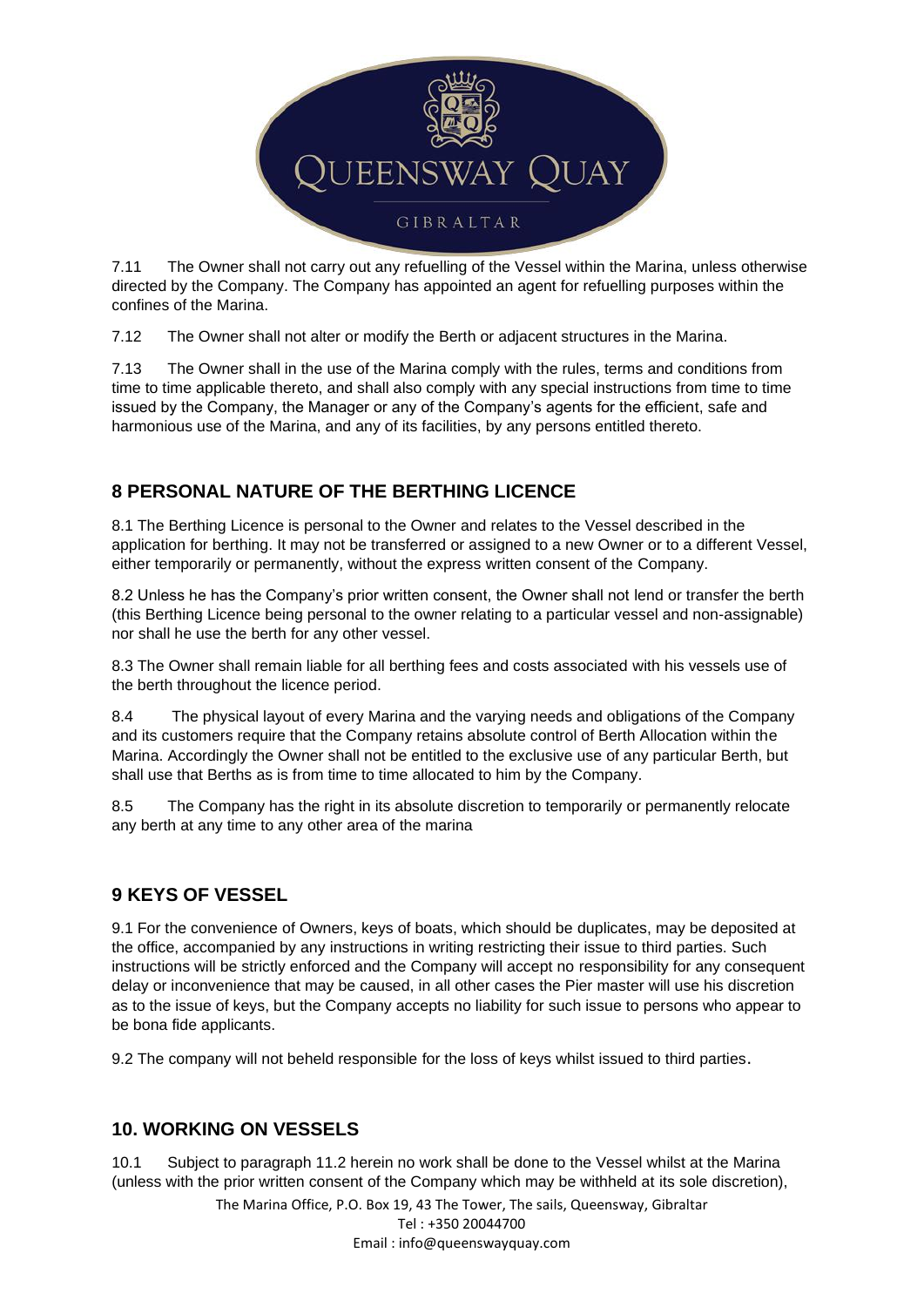

other than minor running repairs or minor maintenance of a routine nature by the Owner, his regular crew or members of his family not causing any nuisance or annoyance to any other users of the Marina or any other person residing in the vicinity.

10.2 Prior written consent for work to be carried out on the Vessel at the Marina or Berth shall not without good cause be withheld in the following circumstances:

(a) Where the work to be carried out is work for which the Company, its concessionaires or those who normally carry out work on its behalf would normally employ a specialist sub-contractor; or

(b) Where the Company is satisfied that the whole of the work is remedial and not servicing and is being carried out under warranty by the manufacturer and/or supplier of the Vessel or any part of her equipment to which the warranty relates.

(c) If the Company has set aside an area of the Marina where Owners may carry out work on their vessels, and the work for which consent is sought is restricted to that area and is not to be carried out in a manner prohibited under any rules, terms and conditions for the time being made by the Company with regard thereto.

### **11. DISPOSAL OF RUBBISH**

11.1 All household waste is to be put in one of the bins inside the bin store, if the bins are not in the store waste is to be taken to the bins by the roadside that are awaiting collection.

11.2 For all non household waste a Pier Master needs to be contacted for directions on disposal including the fee for disposal.

### **12. POLLUTION**

12.1 The Owner shall not pollute or permit the pollution of the Marina and quayside or discharge into the Marina or its waters any poisonous, noxious, dangerous or offensive substances.

12.2 Without prejudice to the generality of the preceding provision, the Owner shall not discharge any sewerage or otherwise empty any latrines into the Marina waters, or otherwise dispose of any garbage, oil, fuel or other material whatsoever in the Marina.

### **13. PETS**

13.1 The Owner shall not permit or suffer any pet belonging to the Owner or in the Owner's charge to enter or to remain in the Marina, or land adjacent thereto under the control of the Owner, unless such pet be led by a chain, strap or other efficient restraint.

### **14. WATER AND ELECTRICITY**

14.1 The Company shall provide a specifically allocated metered electrical socket, which must only be used with a compatible plug. The owner is liable to pay the Company's published charge per KWH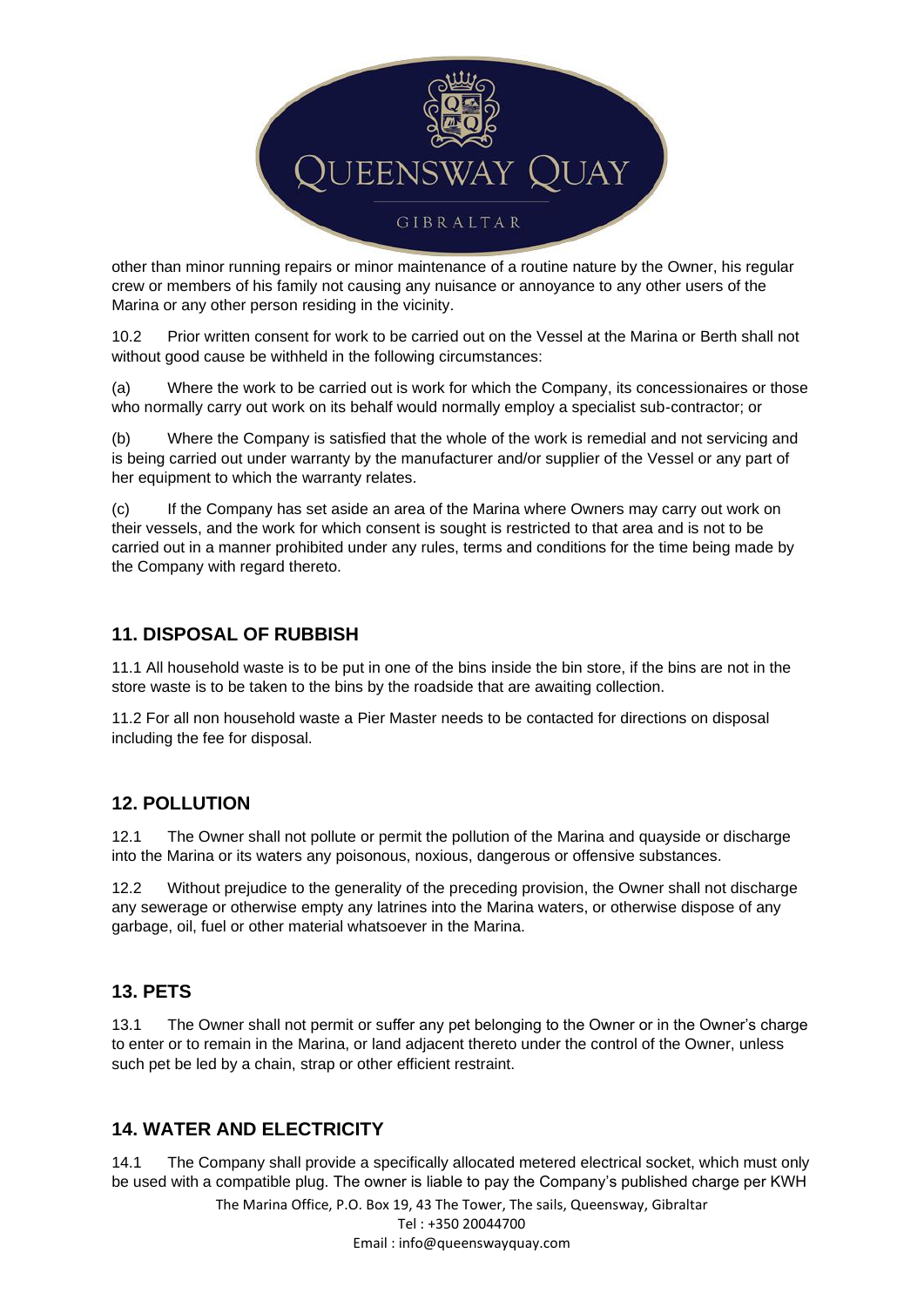

current at the time for all electricity consumed. Such socket is to be used in a safe and secure manner. In the event of the socket being damaged or tampered with in any way the Company shall charge to the Owner the full cost of re-testing the electrical socket, or the cost of replacing or repairing the electrical socket (as the case may be). The Company accepts no liability for misuse of the electrical sockets

14.2 Owners must only draw Fresh Water from a metered outlet specifically allocated for their use by the Pier master and are liable to pay the Company's published charge per litre current at the time for all water drawn.

14.3 The Company expressly reserves the right to terminate the supply of both water and electricity should the same be overdue for a period of four weeks or more.

### **15. LIEN**

Subject to any agreement to the contrary, the Company has the right to exercise a general lien upon the Vessel and/or its gear and equipment whilst in the Marina until such time as any monies due to the Company from the Owner in respect of the Vessel and/or its gear and equipment whether on account of storage, mooring/berthing charges, provision of services, work done or otherwise shall be paid.

### **16. ACCOUNTS**

16.1 The Owner shall pay to the Company the Berthing Fee and all amounts properly due in respect of the Vessel and for the provision of any services provided by the Company at the Marina. In the event of non-payment within fourteen days of issue the Company reserves the right to charge interest on any monies due and owing to the Company at the rate fifteen per centum.

16.2 The Owner agrees to pay the Berthing Fee monthly in advance and any other charges in respect of services provided by the Company to the Owner at the rate agreed between the Company and the Owner or as may be amended from time to time. The Company may alter the rental rate and the rates for the provision of any services by the giving of one month's written notice of such revised rental rates.

16.3 All payments must be made prior to the removal of the Vessel from the Marina.

16.4 Discounts are only valid up to seven days of the invoice start date. After seven days the discount will be removed and full payment will be expected.

16.5 All payments made in advance are non refundable, they are for the prepayment of a berth

16.6 A cancellation fee will be applied if notice has not been given with at least 24hrs of the berth being cancelled. The fee will be a minimum of one days mooring and a maximum of one months mooring, this is calculated on how long the berth is booked for.

16.7 Berth payable as from booking date not arrival date.

16.8 Deposits placed on a berth are non refundable and will only hold a berth for a maximum of two weeks. The amount of deposit will vary dependant on the size of the vessel.